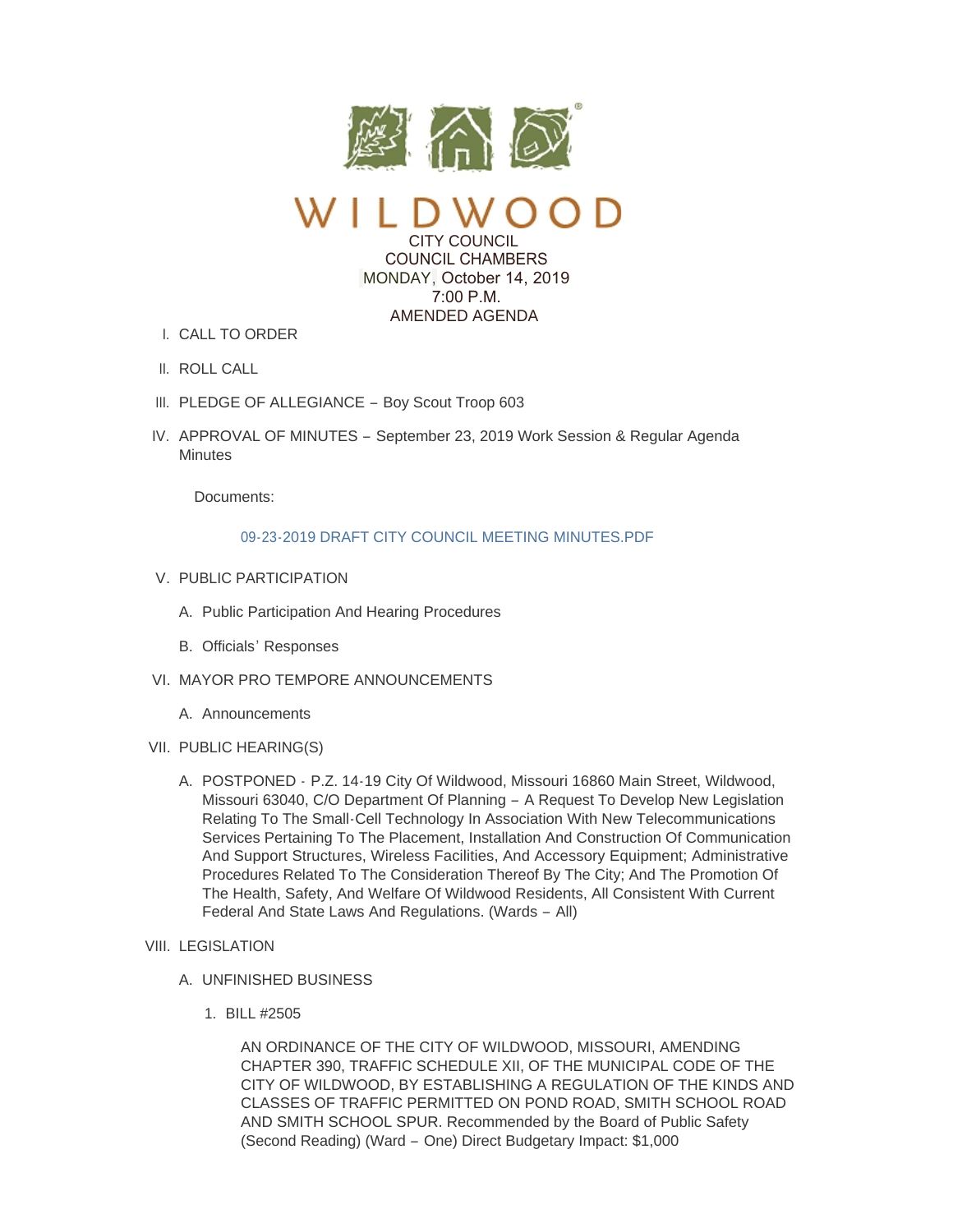Documents:

### [BILL 2505.PDF](https://www.cityofwildwood.com/AgendaCenter/ViewFile/Item/22375?fileID=27813)

BILL #2506 2.

AN ORDINANCE BY THE CITY COUNCIL OF THE CITY OF WILDWOOD, MISSOURI AUTHORIZING THE MAYOR OF THE CITY OF WILDWOOD, MISSOURI TO PURCHASE AND ENTER INTO A MAINTENANCE AGREEMENT FOR THE INSTALLATION AND UPKEEP OF VIDEO CAMERAS FOR DEPLOYMENT IN AND AROUND CITY HALL, PER THE RECOMMENDATION OF THE BOARD OF PUBLIC SAFETY REGARDING THE SAME. Recommended by the Board of Public Safety (Second Reading) (Wards – All) Direct Budgetary Impact: \$80,994.00 for Purchase, with an Annual Cost of \$5,112.00 for **Maintenance** 

Documents:

## [BILL 2506.PDF](https://www.cityofwildwood.com/AgendaCenter/ViewFile/Item/22376?fileID=27814)

BILL #2508 3.

AN ORDINANCE BY THE CITY COUNCIL OF THE CITY OF WILDWOOD, MISSOURI APPROVING THE ADJUSTMENT OF CERTAIN COMMON BOUNDARY LINES BETWEEN TWO (2) EXISTING PARCELS OF GROUND, KNOWN AS LOTS 28 AND 29 OF PLAT NINE OF THE WILDHORSE SPRING FARM SUBDIVISION, ALSO BEING A TRACT OF LAND IN U.S. SURVEY 1956, TOWNSHIP 45 NORTH, RANGE 3 EAST, CITY OF WILDWOOD, ST. LOUIS COUNTY, MISSOURI, AND, MORE SPECIFICALLY SITUATED AT THE INTERSECTION OF RO BRIDGE COURT AND LARIMORE VALLEY DRIVE, FOR THE PURPOSES OF CONSOLIDATING THEM INTO A SINGLE PROPERTY THAT WILL BE 3.4 ACRES IN AREA, WITH SUCH ACTION BEING IN ACCORDANCE WITH THE CITY'S REQUIREMENTS SET FORTH IN ITS SUBDIVISION AND DEVELOPMENT REGULATIONS FOR THIS TYPE OF CHANGE. Recommended by the Department of Planning (Second Reading) (Ward – One) Direct Budgetary Impact: None

Documents:

#### [BILL 2508.PDF](https://www.cityofwildwood.com/AgendaCenter/ViewFile/Item/22377?fileID=27815)

- **B. NEW BUSINESS** 
	- BILL #2513 1.

AN ORDINANCE OF THE CITY OF WILDWOOD, MISSOURI, ACCEPTING CERTAIN STREETS WITHIN WILDWOOD TRAIL SUBDIVISION WITHIN THE CITY OF WILDWOOD FOR PUBLIC USE AND MAINTENANCE BY THE CITY. Recommended by the Administration / Public Works Committee (First Reading) (Ward – Eight) Direct Budgetary Impact: Approximately \$2,100 per year

Documents:

### [BILL 2513.PDF](https://www.cityofwildwood.com/AgendaCenter/ViewFile/Item/22385?fileID=27822)

BILL #2514 2.

AN ORDINANCE AUTHORIZING THE MAYOR OF THE CITY OF WILDWOOD, MISSOURI, TO EXECUTE A CHANGE ORDER AGREEMENT ON BEHALF OF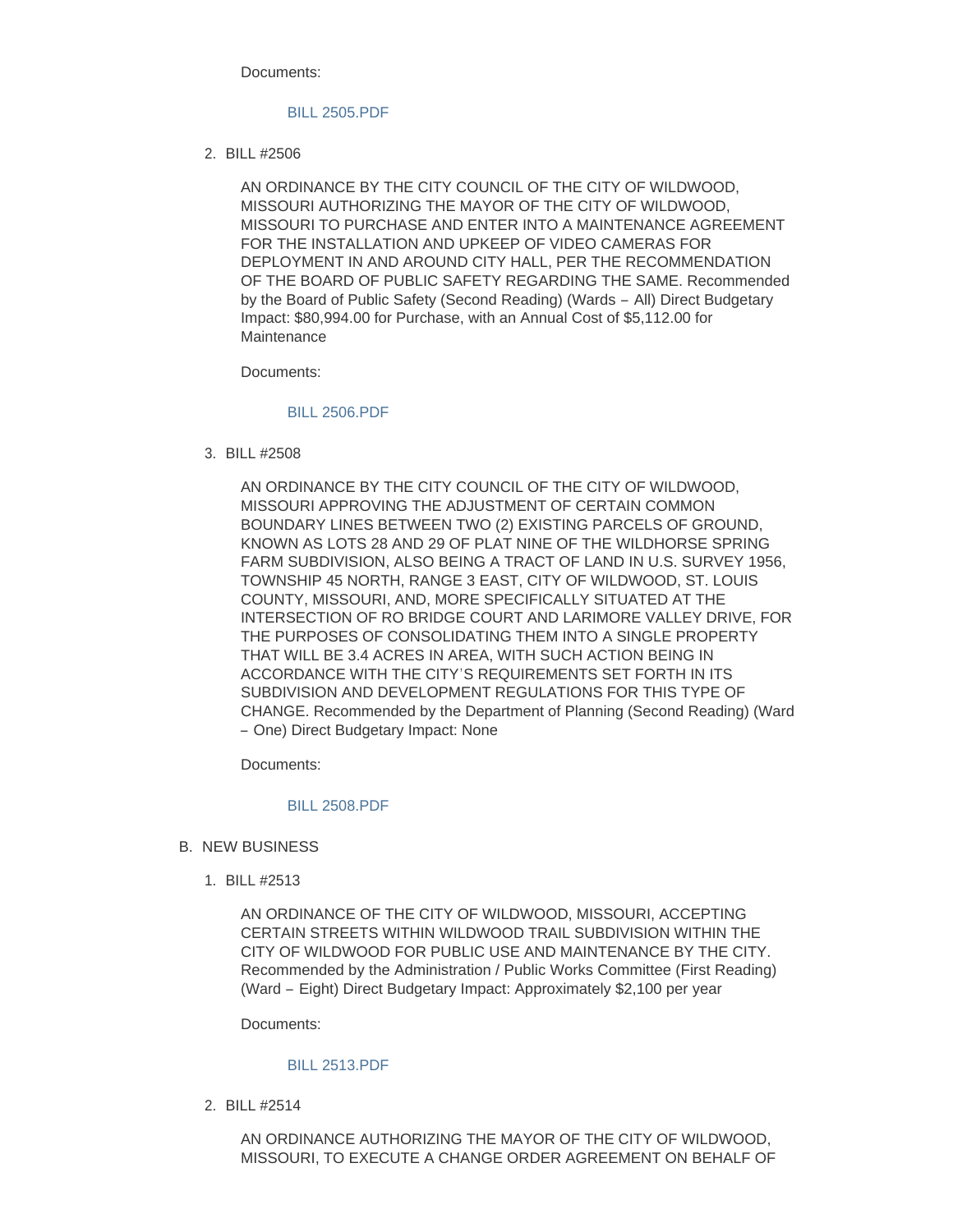THE CITY OF WILDWOOD WITH GAMMA TREE SERVICE, LLC, FOR ADDITIONAL TREE PLANTING UNDER THE FY 2019 TREE PLANTING PROJECT WITHIN THE CITY OF WILDWOOD. Recommended by the Administration / Public Works Committee (First Reading) (Wards – One, Five, Seven and Eight) Direct Budgetary Impact: \$5,468.75

Documents:

### [BILL 2514.PDF](https://www.cityofwildwood.com/AgendaCenter/ViewFile/Item/22386?fileID=27823)

BILL #2515 3.

AN ORDINANCE OF THE CITY OF WILDWOOD, MISSOURI, AUTHORIZING THE MAYOR TO NEGOTIATE AND EXECUTE A CITY-CONTRACTOR AGREEMENT ON BEHALF OF THE CITY OF WILDWOOD WITH LANDESIGN LLC, FOR THE CONSTRUCTION OF THE ROUTE 100 MEDIAN LANDSCAPING PROJECT AS SHOWN ON THE CONSTRUCTION DRAWINGS AND SPECIFICATIONS. Recommended by the Administration / Public Works Committee (First Reading) (Wards – Four, Five, Seven and Eight) Direct Budgetary Impact: \$52,354

Documents:

#### [BILL 2515.PDF](https://www.cityofwildwood.com/AgendaCenter/ViewFile/Item/22387?fileID=27824)

- IX. RESOLUTIONS
	- A. RESOLUTION #2019-36

A RESOLUTION BY THE CITY COUNCIL OF THE CITY OF WILDWOOD, MISSOURI AUTHORIZING THE MAYOR OF THE CITY OF WILDWOOD, MISSOURI TO EXECUTE A CONTRACT WITH KELPE CONTACTING TO COMPLETE REPAIR DAMAGES THAT EXIST TO A SEGMENT OF THE WILDWOOD GREENWAY CORRIDOR, WITHIN THE GARDEN VALLEY FARMS SUBDIVISION, CAUSED BY RECENT STORM AND FLOODING EVENTS. Recommended by the Planning and Parks Committee (Wards – All) Direct Budgetary Impact: \$14,700

Documents:

#### [RESOLUTION 2019-36.PDF](https://www.cityofwildwood.com/AgendaCenter/ViewFile/Item/22395?fileID=27831)

- X. MISCELLANEOUS
	- A. Receive And File Three (3) Items
		- 1. Submission Of Proposed Annual Budget For Fiscal Year 2020 By The Crossings Community Improvement District Act, Pursuant To Section 67.1471, RSMo.

Documents:

# RECEIVE AND FILE - [CROSSINGS COMMUNITY IMPROVEMENT](https://www.cityofwildwood.com/AgendaCenter/ViewFile/Item/22398?fileID=27834)  DISTRICT ANNUAL BUDGET MEMO.PDF

2. A Request For The Review And Consideration Of The Final Engineered Plan Sheets Associated With A Previously Granted Conditional Use Permit (CUP) (P.Z. 10-19 Dennis Hall, C/O Solar SME) That Allowed For The Installation Of Roof-Mounted Solar Panels Upon An Existing Dwelling (Street Address: 17555 Thunder Mountain Road/Locator Number: 27W310090), Which Are To Be So Situated On It To Be Visible From The Adjoining Street. This Review By The Planning And Zoning